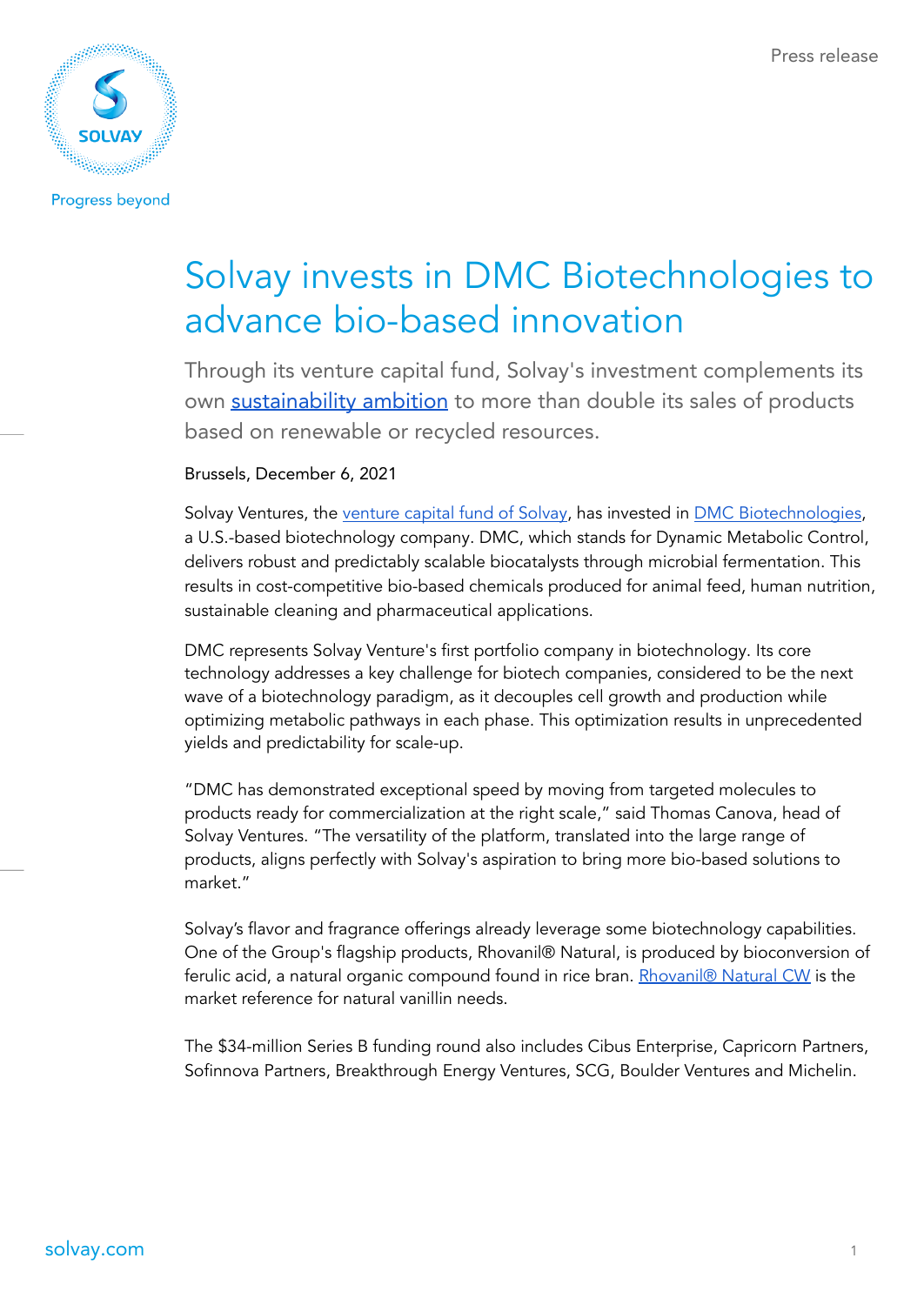

**Progress beyond** 

## **Contacts**

Media relations and a series investor relations Brian Carroll +32 471 70 54 72 [brian.carroll@solvay.com](mailto:brian.carroll@solvay.com)

Peter Boelaert +32 479 309 159 [peter.boelaert@solvay.com](mailto:peter.boelaert@solvay.com) Jodi Allen +1 (609) 860-4608

Geoffroy d'Oultremont +32 2 264 2997

Bisser Alexandrov +32 2 264 3687

Valérie-Anne Barriat +32 2 264 1622

[investor.relations@solvay.com](mailto:investor.relations@solvay.com)



#### About Solvay

Solvay is a science company whose technologies bring benefits to many aspects of daily life. With more than 23,000 employees in 64 countries, Solvay bonds people, ideas and elements to reinvent progress. The Group seeks to create sustainable shared value for all, notably through its Solvay One Planet roadmap crafted around three pillars: protecting the climate, preserving resources and fostering a better life. The Group's innovative solutions contribute to safer, cleaner, and more sustainable products found in homes, food and consumer goods, planes, cars, batteries, smart devices, health care applications, water and air purification systems. Founded in 1863, Solvay today ranks among the world's top three companies for the vast majority of its activities and delivered net sales of €9 billion in 2020. Solvay is listed on Euronext Brussels and Paris (SOLB). Learn more a[t](http://www.solvay.com/) [www.solvay.com](http://www.solvay.com).

#### About Solvay Ventures

Solvay Ventures is the venture capital fund of Solvay with a mission to invest in innovative enterprises with breakthrough technologies in advanced materials and formulations. Drawing from an €80 million global evergreen fund, Solvay Ventures targets early stage investment opportunities (Seed through Series B) with a focus on startups addressing better use of resources, energy transition, human capital, well-being and digitalization. Beyond investments, the venture also seeks to align to the Group's innovation and sustainability ambitions.